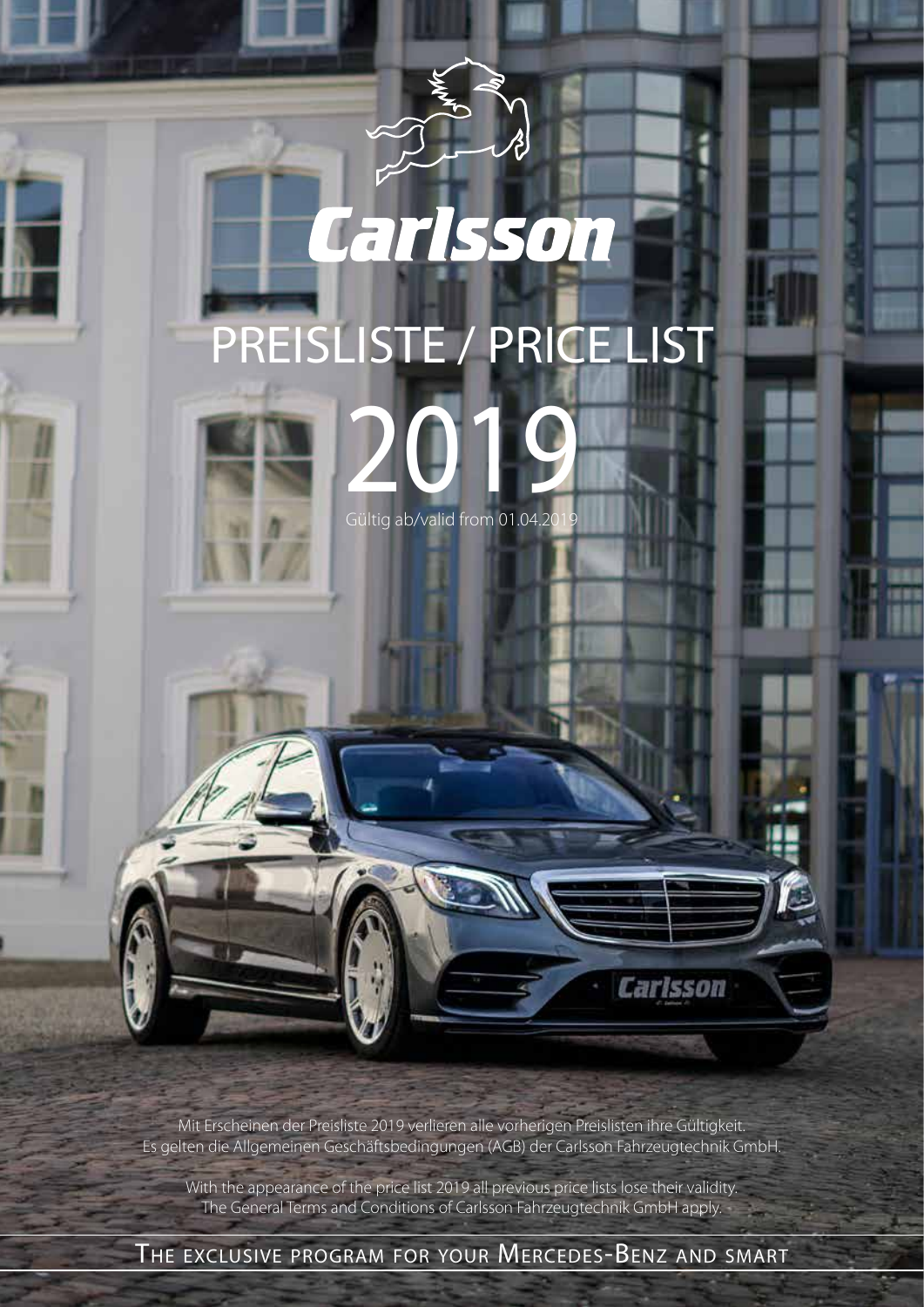| Art. Nr. / Item Nr. |                                                                                                                                                                                               |                                                                                                                                                                                                         | <b>UVP / Price</b><br>(zzgl. MwSt./<br>olus VAT) | Preis inkl. MwSt<br>Price incl. VAT |
|---------------------|-----------------------------------------------------------------------------------------------------------------------------------------------------------------------------------------------|---------------------------------------------------------------------------------------------------------------------------------------------------------------------------------------------------------|--------------------------------------------------|-------------------------------------|
|                     | <b>Exterieur / Exterior</b>                                                                                                                                                                   |                                                                                                                                                                                                         |                                                  |                                     |
| 11000500 M          | Leistungskit CK50 (Abgasnorm Euro 5)<br>für M278 Motoren, Leistung: 385 kW (523 PS)<br>/ 5250 U/min, max. Drehmoment: 730 Nm /<br>2100-3500 U/min, V-max: 320 km/h (elektronisch<br>begrenzt) | Performance kit CK50 (emission standard<br>Euro 5) for M278 engines, performance: 385<br>kW (523 HP) / 5250 rpm, max torque: 730 Nm /<br>2100-3500 rpm, V-max: 250-300 km/h (limited<br>electronically) | 4.990,76 €                                       | 5.939,00 €                          |
| 11001630M           | Leistungskit CK63 (Abgasnorm Euro 5)<br>für M157 Motoren, Leistung: 478 kW (650 PS)<br>/ 5550 U/min, max. Drehmoment: 1000 Nm /<br>2200-5000 U/min, V-max: 320 km/h                           | Performanp kit CK63 (emission standard Euro<br>5) for M157 engines, performance: 478 kW (650<br>HP) / 5500 U/min, max torque: 1000 Nm / 2200-<br>5000 rpm, V-max: 300-320 km/h                          | 4.990,76€                                        | 5.939,00 €                          |
| 12000350 O          | DIESEL POWER SW CD35 BT (Abgasnorm Euro<br>6) für 642 Motoren, Leistung: 221 kW (300 hp) /<br>3600 rpm, max. Drehmoment: 700 Nm / 1600-<br>2400 rpm                                           | DIESEL POWER SW CD35 BT (emission stan-<br>dard Euro 6) for 642 engines, performance: 221<br>kW (300 HP) / 3600 rpm, max torque: 700 Nm /<br>1600-2400 rpm                                              | 1.493,28 €                                       | 1.777,00 €                          |
| 18640063O           | Sport-Nachschalldämpfer<br>inkl. Ventilsteuerung, 4 Endrohre, (für C218,<br>CLS63AMG), aus Edelstahl                                                                                          | Sport rear silencer<br>incl. valve control, 4 tailpipes, (for C218,<br>CLS63AMG), made of stainless steel                                                                                               | 2.898,32 €                                       | 3.449,00 €                          |
| 18C2180352O         | Sport-Nachschalldämpfer<br>4 Endrohre, (für C218, CLS250/350CDI,<br>CLS350/500CGI), in Verbindung mit AMG<br>Sport-Paket nur mit Carlsson Heckschürze<br>51660400/0401                        | Sport rear silencer<br>4 tailpipes, (for C218, CLS250/350CDI,<br>CLS350/500CGI), in connection with AMG<br>sport-package only with Carlsson rear skirt<br>51660400/0401                                 | 1.100,00 €                                       | 1.309,00 €                          |
| 31001003O           | <b>Carlsson SUSPENSION</b><br>elektronische Tieferlegung VA/HA ca. 30mm<br>(15mm für AMG Modelle empfohlen) für Fahr-<br>zeuge (C/X218) mit AIRMATIC                                          | <b>Carlsson SUSPENSION</b><br>electronic lowering front/rear about 30mm<br>(15mm for AMG models recommended) for<br>vehicle (C/X218) with AIRMATIC                                                      | 1.091,60 €                                       | 1.299,00 €                          |
| 31660250O           | Sport-Tieferlegung (C218, CLS250 / 350CDI,<br>CLS350BlueEF)<br>VA/HA 30mm, mit serienmäßiger Sport-Tief-<br>erlegung VA/HA 15mm, Achsenvermessung<br>notwenig                                 | Sport lowering (C218, CLS250 / 350CDI,<br>CLS350BlueEF)<br>front/rear 30mm, with standard sports suspen-<br>sion FA/RA 15mm, wheel alignment necessary                                                  | 299,00€                                          | 355,81 €                            |
| 31660260O           | Sport-Tieferlegung (C218, CLS63 AMG)<br>nur VA 30mm, Achsenvermessung notwenig                                                                                                                | Sport lowering (C218, CLS63 AMG)<br>only FA 30mm, wheel alignment necessary                                                                                                                             | 298,32€                                          | 355,00€                             |
| 31C2180113O         | Gewindefahrwerk (C / X218, CLS63 AMG)<br>VA 15-35mm, HA 0-20mm, Achsenvermessung<br>notwenig                                                                                                  | Coilover suspension (C / X218, CLS63 AMG)<br>front axle 15-35mm, rear axle 0-20mm, wheel<br>alignment necessary                                                                                         | 847,90 €                                         | 1.009,00 €                          |
| 31C2180230M         | Gewindefahrwerk (C218, CLS350BlueEf.)<br>max Achslast FA 1100kg, Fahrzeughöhe stufen-<br>los einstellbar, Achsenvermessung notwenig,<br>nicht für 4MATIC, nicht für Code 483                  | Coilover suspension (C218, CLS350BlueEf.)<br>max axle load FA 1100kg, vehicle height conti-<br>nuously adjustable, wheel alignment necessary,<br>not for 4MATIC, not for code 483                       | 1.469,75 €                                       | 1.749,00 €                          |
| 51660400 P          | Heckschürzeneinsatz<br>aus PUR, inkl. Heckdiffusor RS aus GFK für Fahr-<br>zeuge mit AMG Sport Paket (Code 950 vor Mopf<br>09/2014)                                                           | <b>Rear skirt insert</b><br>made of PUR, incl. diffusor RS made of glass fibre<br>for vehicles with AMG sport-package (Code 950<br>for vehicles before 09/2014)                                         | 494,96€                                          | 589,00 €                            |
| 51660401 P          | Heckschürzeneinsatz<br>aus Carbon, inkl. Heckdiffusor RS aus GFK für<br>Fahrzeuge mit AMG Sport Paket (Code 950 vor<br>Mopf 09/2014)                                                          | <b>Rear skirt insert</b><br>made of carbon, incl. diffusor RS made of glass<br>fibre for vehicles with AMG sport-package (Code<br>950 for vehicles before 09/2014)                                      | 989,91 €                                         | 1.177,99 €                          |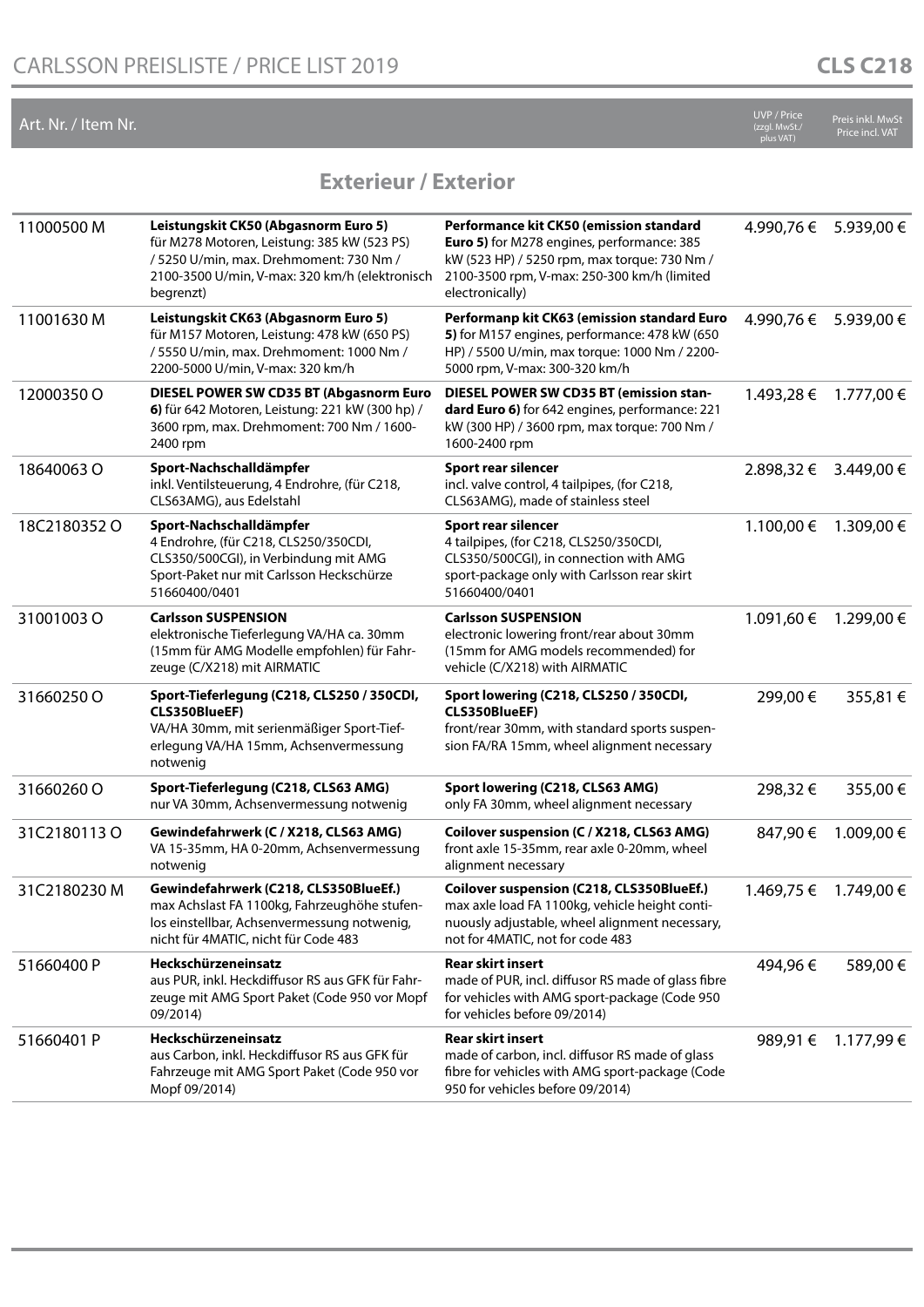|                     | <b>UVP / Price</b> |
|---------------------|--------------------|
| Art. Nr. / Item Nr. | (zzql. MwSt.,      |

(zzgl. MwSt./ plus VAT) Preis inkl. MwSt Price incl. VAT

#### **Exterieur / Exterior**

| 51660100 O | <b>Grilleinsatz</b><br>aus poliertem Edelstahl, 5-teilig, für Serienstoß-<br>fänger für C / X218 mit AMG Sport-Paket (code<br>950)   | <b>Grille insert</b><br>made of polished stainless steel, 5 pieces, for<br>the series bumper for C / X218 with AMG sports<br>package (code 950)            | 368,91 € | 439,00€  |
|------------|--------------------------------------------------------------------------------------------------------------------------------------|------------------------------------------------------------------------------------------------------------------------------------------------------------|----------|----------|
| 51660101 O | <b>Grilleinsatz</b><br>aus poliertem Edelstahl, 4-teilig, für Serien-Küh-<br>lergrill für C / X218 mit AMG Sport-Paket (code<br>950) | <b>Grille insert</b><br>made of polished stainless steel, 4 pieces, for the<br>standard radiator grille for C / X218 with AMG<br>sports package (code 950) | 268,07 € | 319,00 € |
| 51660110 O | <b>Grilleinsatz</b><br>aus poliertem Edelstahl, 4-teilig, für Serien-Küh-<br>lergrill für C / X218 C / X218 CLS63AMG                 | <b>Grille insert</b><br>made of polished stainless steel, 4 pieces, for the<br>standard radiator grille for C / X218 CLS63AMG                              | 268,07 € | 319,00€  |
| 516612100  | <b>Grilleinsatz</b><br>aus poliertem Edelstahlgitter, 3-teilig, für Front-<br>schürze für C218 CLS63AMG                              | <b>Grille insert</b><br>made of polished stainless steel, 3 parts, for the<br>front apron for C218 CLS63AMG                                                | 394,12€  | 469,00 € |
| 99500125 M | "Carlsson" Schriftzug<br>in Einzelbuchstaben freistehend verchromt.<br>140mm                                                         | "Carlsson" insignia<br>140mm, made of chrome with detached single<br>letters                                                                               | 49,58€   | 59,00€   |

## **Interieur / Interior**

| 52001241 M | Aluminium Türverriegelungsstifte<br>4-teilig, mit Carlsson Pferd                | <b>Aluminum door pins</b><br>4-pcs, with Carlsson horse                                  | 66,39€   | 79,00 € |
|------------|---------------------------------------------------------------------------------|------------------------------------------------------------------------------------------|----------|---------|
| 52001320 M | Aluminium Pedalauflagen<br>für Schaltgetriebe, 3-teilig mit Carlsson Logo       | <b>Aluminum pedal covers</b><br>for manual transmission, 3-pcs with Carlsson<br>logo     | 167,23 € | 199,00€ |
| 52101300 M | Aluminum Fußstütze<br>für Schalt- und Automatikgetriebe mit Carlsson<br>Logo    | <b>Aluminum foot rest</b><br>for manual and automatic transmission with<br>Carlsson logo | 130,25 € | 155,00€ |
| 52361250 M | Aluminium Pedalauflagen<br>für Automatikgetriebe, 2-teilig mit Carlsson<br>Logo | Aluminum pedal cover<br>2-pcs with Carlsson logo                                         | 74,79€   | 89,00 € |
| 52640150 M | <b>Fußmattenset</b><br>4-teilig, mit Carlsson Logo                              | <b>Floor mats set</b><br>4-pcs, with Carlsson logo                                       | 133,61 € | 159,00€ |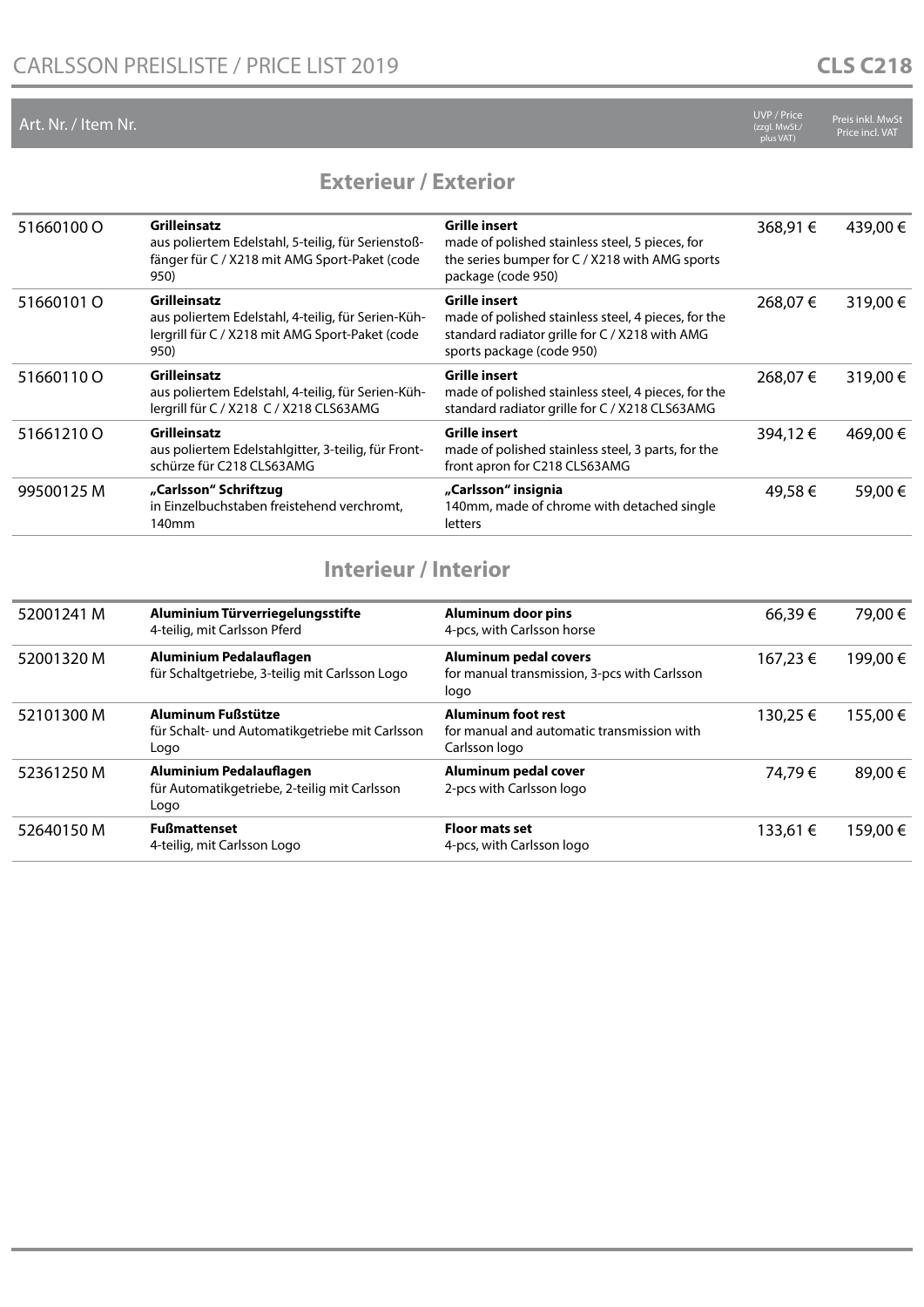## **CLS C218**

| <b>Felgen / Wheels</b><br><b>1/10 EVO TE</b><br>8,5 x 20" ET50<br>8,5 x 20" OS50<br>3620085200t P<br>494,96€<br>589,00€<br>10,5 x 20" ET50<br>10,5 x 20" OS50<br>709,00 €<br>36200105200t P<br>595,80€<br><b>1/10 EVO DE</b><br>8,5 x 20" ET50<br>8,5 x 20" OS50<br>3620085200d P<br>494,96€<br>589,00€<br>10,5 x 20" ET50<br>10,5 x 20" OS50<br>709,00€<br>36200105200d P<br>595,80€<br>1/10 EVO forged<br>9 x 20" OS50<br>9 x 20" ET50<br>36200900909 P<br>1.699,00 €<br>1.427,73 €<br>10,5 x 20" OS50<br>10,5 x 20" ET50<br>1.512,60 €<br>1.799,99€<br>36201050909 P<br><b>1/16 RS DE</b><br>8,5x18" OS50<br>8,5x18" ET50<br>36180850400d P<br>459,99€<br>386,55€<br>8,5 x 19" OS50<br>8,5 x 19" ET50<br>519,99€<br>36190850400d P<br>436,97€<br><b>1/16 RS TE</b><br>8,5 x 18" ET50<br>8,5 x 18" OS50<br>36180850400d P<br>459,99€<br>386,55 €<br>8,5 x 19" ET50<br>8,5 x 19" OS50<br>36190850400t P<br>519,99€<br>436,97€<br>$1/16$ BE<br>8,5 x 18" OS40<br>8,5 x 18" ET40<br>36184822 P<br>459,99€<br>386,55 €<br>9,5x19" ET40<br>9,5x19" OS40<br>519,99€<br>436,97€<br>36195852P<br>$1/10$ TE<br>8,5 x 20" OS45<br>8,5 x 20" ET45<br>36200125TP<br>494,96€<br>589,00€<br>10,5 x 20" ET50<br>10,5 x 20" OS50<br>709,00€<br>36200165TP<br>595,80€ | Art. Nr. / Item Nr. |  | UVP / Price<br>(zzgl. MwSt./<br>plus VAT) | Preis inkl. MwSt<br>Price incl. VAT |
|--------------------------------------------------------------------------------------------------------------------------------------------------------------------------------------------------------------------------------------------------------------------------------------------------------------------------------------------------------------------------------------------------------------------------------------------------------------------------------------------------------------------------------------------------------------------------------------------------------------------------------------------------------------------------------------------------------------------------------------------------------------------------------------------------------------------------------------------------------------------------------------------------------------------------------------------------------------------------------------------------------------------------------------------------------------------------------------------------------------------------------------------------------------------------------------------------------------------------------------------------------|---------------------|--|-------------------------------------------|-------------------------------------|
|                                                                                                                                                                                                                                                                                                                                                                                                                                                                                                                                                                                                                                                                                                                                                                                                                                                                                                                                                                                                                                                                                                                                                                                                                                                        |                     |  |                                           |                                     |
|                                                                                                                                                                                                                                                                                                                                                                                                                                                                                                                                                                                                                                                                                                                                                                                                                                                                                                                                                                                                                                                                                                                                                                                                                                                        |                     |  |                                           |                                     |
|                                                                                                                                                                                                                                                                                                                                                                                                                                                                                                                                                                                                                                                                                                                                                                                                                                                                                                                                                                                                                                                                                                                                                                                                                                                        |                     |  |                                           |                                     |
|                                                                                                                                                                                                                                                                                                                                                                                                                                                                                                                                                                                                                                                                                                                                                                                                                                                                                                                                                                                                                                                                                                                                                                                                                                                        |                     |  |                                           |                                     |
|                                                                                                                                                                                                                                                                                                                                                                                                                                                                                                                                                                                                                                                                                                                                                                                                                                                                                                                                                                                                                                                                                                                                                                                                                                                        |                     |  |                                           |                                     |
|                                                                                                                                                                                                                                                                                                                                                                                                                                                                                                                                                                                                                                                                                                                                                                                                                                                                                                                                                                                                                                                                                                                                                                                                                                                        |                     |  |                                           |                                     |
|                                                                                                                                                                                                                                                                                                                                                                                                                                                                                                                                                                                                                                                                                                                                                                                                                                                                                                                                                                                                                                                                                                                                                                                                                                                        |                     |  |                                           |                                     |
|                                                                                                                                                                                                                                                                                                                                                                                                                                                                                                                                                                                                                                                                                                                                                                                                                                                                                                                                                                                                                                                                                                                                                                                                                                                        |                     |  |                                           |                                     |
|                                                                                                                                                                                                                                                                                                                                                                                                                                                                                                                                                                                                                                                                                                                                                                                                                                                                                                                                                                                                                                                                                                                                                                                                                                                        |                     |  |                                           |                                     |
|                                                                                                                                                                                                                                                                                                                                                                                                                                                                                                                                                                                                                                                                                                                                                                                                                                                                                                                                                                                                                                                                                                                                                                                                                                                        |                     |  |                                           |                                     |
|                                                                                                                                                                                                                                                                                                                                                                                                                                                                                                                                                                                                                                                                                                                                                                                                                                                                                                                                                                                                                                                                                                                                                                                                                                                        |                     |  |                                           |                                     |
|                                                                                                                                                                                                                                                                                                                                                                                                                                                                                                                                                                                                                                                                                                                                                                                                                                                                                                                                                                                                                                                                                                                                                                                                                                                        |                     |  |                                           |                                     |
|                                                                                                                                                                                                                                                                                                                                                                                                                                                                                                                                                                                                                                                                                                                                                                                                                                                                                                                                                                                                                                                                                                                                                                                                                                                        |                     |  |                                           |                                     |
|                                                                                                                                                                                                                                                                                                                                                                                                                                                                                                                                                                                                                                                                                                                                                                                                                                                                                                                                                                                                                                                                                                                                                                                                                                                        |                     |  |                                           |                                     |
|                                                                                                                                                                                                                                                                                                                                                                                                                                                                                                                                                                                                                                                                                                                                                                                                                                                                                                                                                                                                                                                                                                                                                                                                                                                        |                     |  |                                           |                                     |
|                                                                                                                                                                                                                                                                                                                                                                                                                                                                                                                                                                                                                                                                                                                                                                                                                                                                                                                                                                                                                                                                                                                                                                                                                                                        |                     |  |                                           |                                     |
|                                                                                                                                                                                                                                                                                                                                                                                                                                                                                                                                                                                                                                                                                                                                                                                                                                                                                                                                                                                                                                                                                                                                                                                                                                                        |                     |  |                                           |                                     |
|                                                                                                                                                                                                                                                                                                                                                                                                                                                                                                                                                                                                                                                                                                                                                                                                                                                                                                                                                                                                                                                                                                                                                                                                                                                        |                     |  |                                           |                                     |
|                                                                                                                                                                                                                                                                                                                                                                                                                                                                                                                                                                                                                                                                                                                                                                                                                                                                                                                                                                                                                                                                                                                                                                                                                                                        |                     |  |                                           |                                     |
|                                                                                                                                                                                                                                                                                                                                                                                                                                                                                                                                                                                                                                                                                                                                                                                                                                                                                                                                                                                                                                                                                                                                                                                                                                                        |                     |  |                                           |                                     |
|                                                                                                                                                                                                                                                                                                                                                                                                                                                                                                                                                                                                                                                                                                                                                                                                                                                                                                                                                                                                                                                                                                                                                                                                                                                        |                     |  |                                           |                                     |
|                                                                                                                                                                                                                                                                                                                                                                                                                                                                                                                                                                                                                                                                                                                                                                                                                                                                                                                                                                                                                                                                                                                                                                                                                                                        |                     |  |                                           |                                     |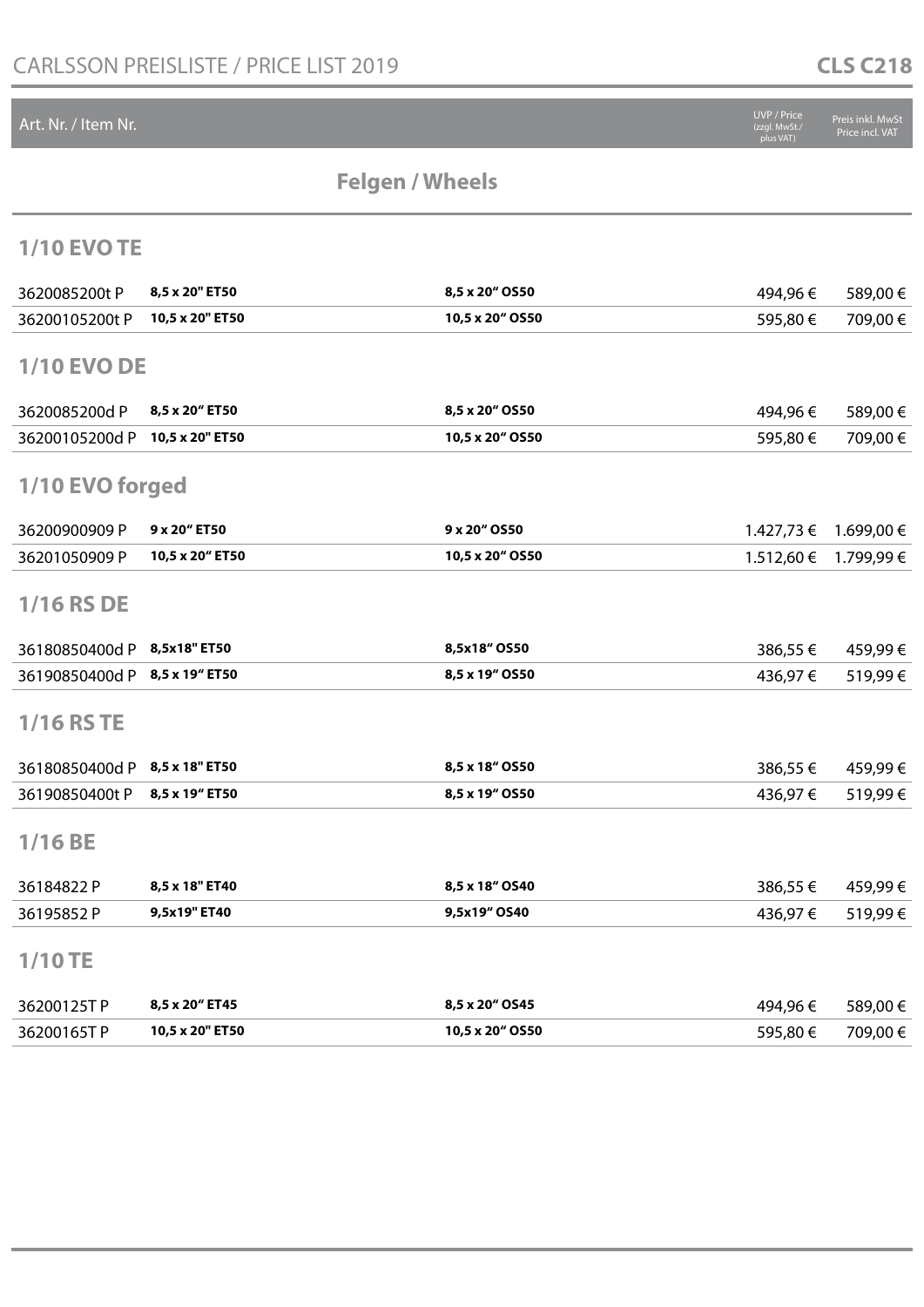#### Art. Nr. / Item Nr.

# **Felgen / Wheels**

#### **1/12 EVO BE**

| 36200901404b P 9 x 20" ET36    | 9 x 20" OS36    | $604,20 \in$ 719,00 € |  |
|--------------------------------|-----------------|-----------------------|--|
| 36201051404b P 10,5 x 20" ET36 | 10.5 x 20" OS36 | 652,94 € 777,00 €     |  |

**299**

|  | 9x 20" OS36     | 671.43 € | 799.00 € |
|--|-----------------|----------|----------|
|  | 10,5 x 20" OS36 | 714.28 € | 849.99€  |

Montagesätze auf Anfrage Mounting kits on request

Preis inkl. MwSt Price incl. VAT

(zzgl. MwSt./ plus VAT)